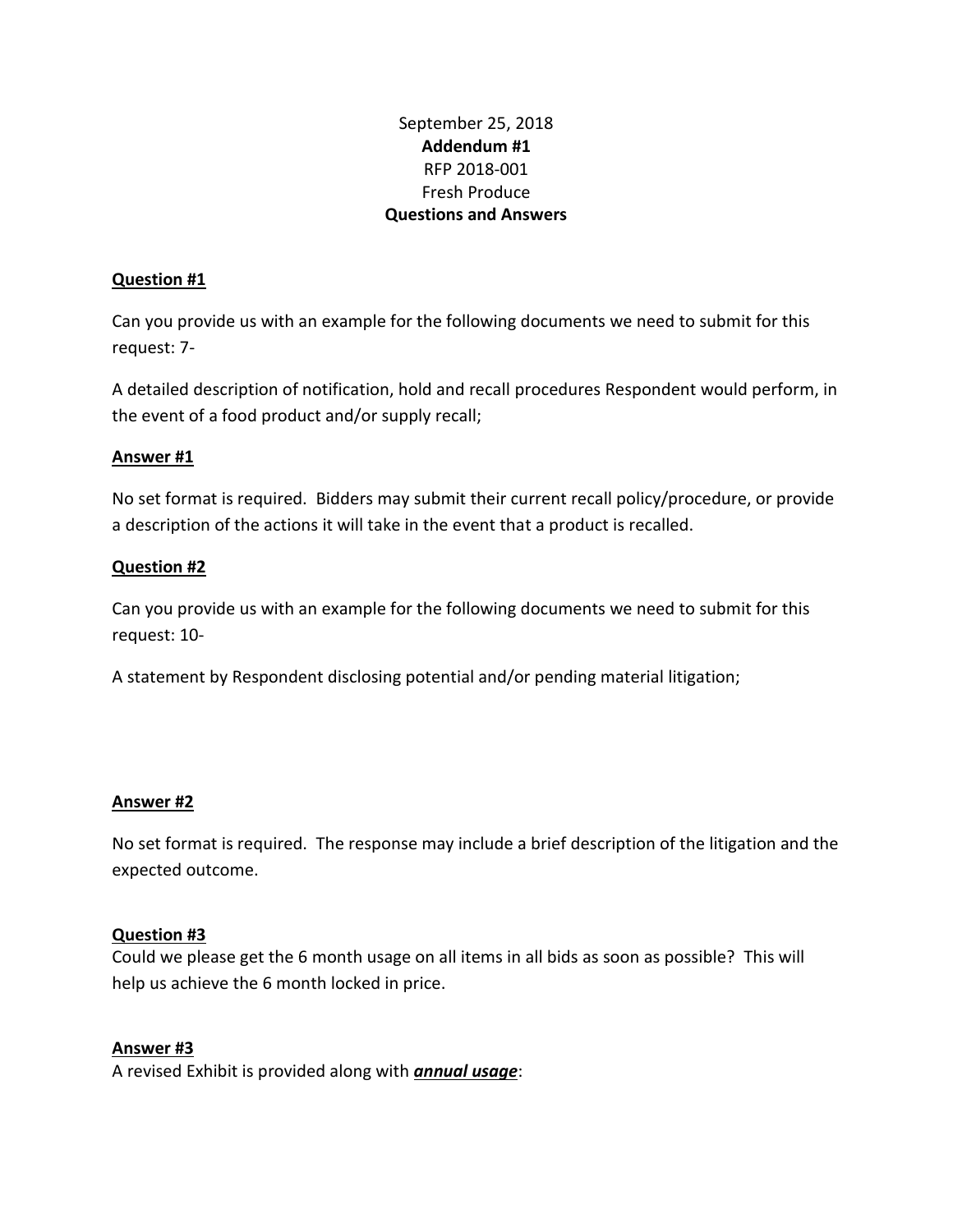| <b>Item</b><br><b>Number</b> | <b>Item</b><br><b>Description</b> | <b>Pack Quantity</b> | <b>Annual Usage in Cases</b> |
|------------------------------|-----------------------------------|----------------------|------------------------------|
| $\mathbf{1}$                 | Apples Red #138                   | 40# CS               | 400                          |
| $\overline{2}$               | Oranges (No Stickers)             | 40# CS               | 1800                         |
| 3                            | <b>Bananas</b>                    | 40# CS               | 900                          |
| $\overline{4}$               | Red Bell Pepper Diced 1/4"        | 5# Tray              | 240                          |
| 5                            | Pico de Gallo - mild              | 20#Tub               | 400                          |
| 6                            | Cucumber Rounds, Sliced           | 5# tray              | 400                          |
| 7                            | Carrot Sticks 4" x 3/8"           | 5# bag               | 1200                         |
| 8                            | Cantaloupe Chunks 1/2"<br>cube    | 5# gallon            | 700                          |
| 9                            | Watermelon Chunks 1" cube         | 5# gallon            | 800                          |
| 10                           | Honeydew Diced 1/2" cube          | 20# tub              | 300                          |
| 11                           | Spinach Cleaned                   | $2.5#$ bag           | 240                          |
| 12                           | Zucchini Sticks 4" x 3/8"         | $10#$ bag            | 400                          |
| 13                           | <b>Tomato Diced</b>               | 5# tray              | 250                          |
| 14                           | Green Bell Pepper Diced<br>1/4"   | 5# tray              | 240                          |
| 15                           | Orange Navel                      | 113 ct               | 1800                         |

## **Question #4**

Can you send me the link on where would I see all the questions and information for this request? I can only see the bid.

#### **Answer #4**

Bids are not posted, just RFPs. RFPs are posted on NHA's "Business Center" tab under "Current RFP Opportunities." Here is where the RFP is posted: